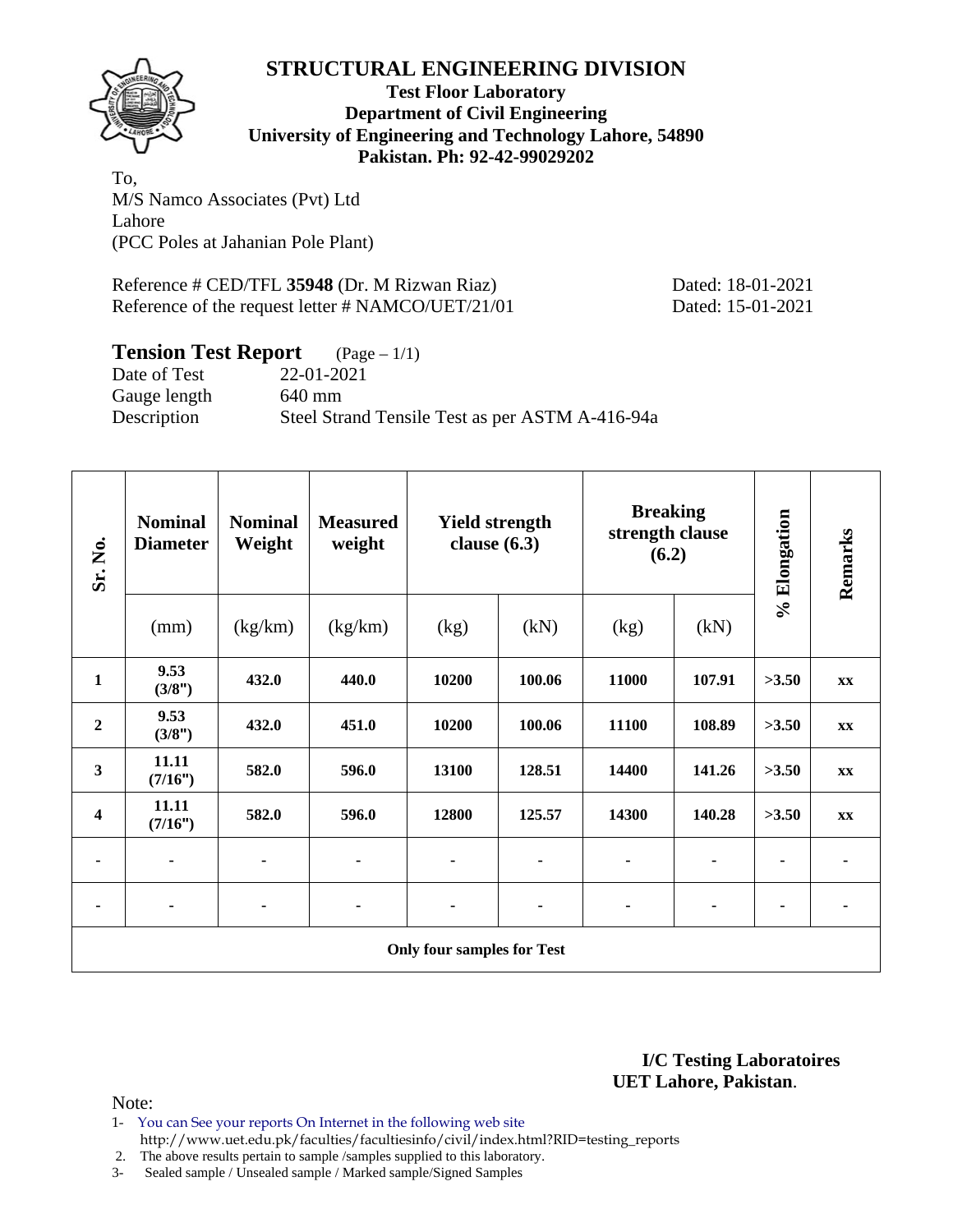

**Test Floor Laboratory Department of Civil Engineering University of Engineering and Technology Lahore, 54890 Pakistan. Ph: 92-42-99029202** 

To, M/S Imperium Hospitality (Pvt) Limited Gulberg II, Lahore

| Reference # CED/TFL 35963 (Dr. M Rizwan Riaz)    | Dated: 20-01-2021 |
|--------------------------------------------------|-------------------|
| Reference of the request letter # IHPL/Steel/043 | Dated: 18-01-2021 |

| <b>Tension Test Report</b> | $(Page - 1/1)$                                            |
|----------------------------|-----------------------------------------------------------|
| Date of Test               | 22-01-2021                                                |
| Gauge length               | 8 inches                                                  |
| Description                | Deformed Steel Bar Tensile and Bend Test as per ASTM-A615 |

| Sr. No.          | Weight                                         |                   | Diameter/<br><b>Size</b> |         | Area<br>$(in^2)$ | <b>Yield load</b> | <b>Breaking</b><br>Load |                                                                   | <b>Yield Stress</b><br>(psi) |         | <b>Ultimate Stress</b><br>(psi) | Elongation | % Elongation   | Remarks          |
|------------------|------------------------------------------------|-------------------|--------------------------|---------|------------------|-------------------|-------------------------|-------------------------------------------------------------------|------------------------------|---------|---------------------------------|------------|----------------|------------------|
|                  | (1bs/ft)                                       | Nominal<br>$(\#)$ | <b>Actual</b><br>(inch)  | Nominal | Actual           | (kg)              | (kg)                    | Nominal                                                           | Actual                       | Nominal | Actual                          | (inch)     |                |                  |
| 1                | 3.946                                          | 10                | 1.215                    | 1.27    | 1.160            | 39000             | 52200                   | 67700                                                             | 74120                        | 90600   | 99200                           | 1.50       | 18.8           |                  |
| $\boldsymbol{2}$ | 3.963                                          | 10                | 1.218                    | 1.27    | 1.165            | 36400             | 49800                   | 63200                                                             | 68870                        | 86500   | 94300                           | 1.30       | 16.3           | <b>PCS</b> Steel |
| 3                | 3.935                                          | 10                | 1.214                    | 1.27    | 1.157            | 38600             | 51000                   | 67000                                                             | 73550                        | 88600   | 97200                           | 1.50       | 18.8           |                  |
| ٠                |                                                | ۰                 |                          |         |                  |                   |                         |                                                                   |                              |         |                                 |            |                |                  |
| ۰                |                                                | ۰                 |                          |         |                  |                   |                         |                                                                   |                              |         |                                 |            | $\blacksquare$ |                  |
| $\blacksquare$   |                                                |                   |                          |         |                  |                   |                         |                                                                   |                              |         |                                 |            | ٠              |                  |
|                  |                                                |                   |                          |         |                  |                   |                         | Note: only three samples for tensile and one sample for bend test |                              |         |                                 |            |                |                  |
|                  |                                                |                   |                          |         |                  |                   |                         |                                                                   |                              |         |                                 |            |                |                  |
|                  |                                                |                   |                          |         |                  |                   | <b>Bend Test</b>        |                                                                   |                              |         |                                 |            |                |                  |
|                  | #10 Bar Bend Test Through 180° is Satisfactory |                   |                          |         |                  |                   |                         |                                                                   |                              |         |                                 |            |                |                  |
|                  |                                                |                   |                          |         |                  |                   |                         |                                                                   |                              |         |                                 |            |                |                  |
|                  |                                                |                   |                          |         |                  |                   |                         |                                                                   |                              |         |                                 |            |                |                  |

#### **I/C Testing Laboratoires UET Lahore, Pakistan**.

- 1- You can See your reports On Internet in the following web site http://www.uet.edu.pk/faculties/facultiesinfo/civil/index.html?RID=testing\_reports
- 2. The above results pertain to sample /samples supplied to this laboratory.
- 3- Sealed sample / Unsealed sample / Marked sample/Signed Samples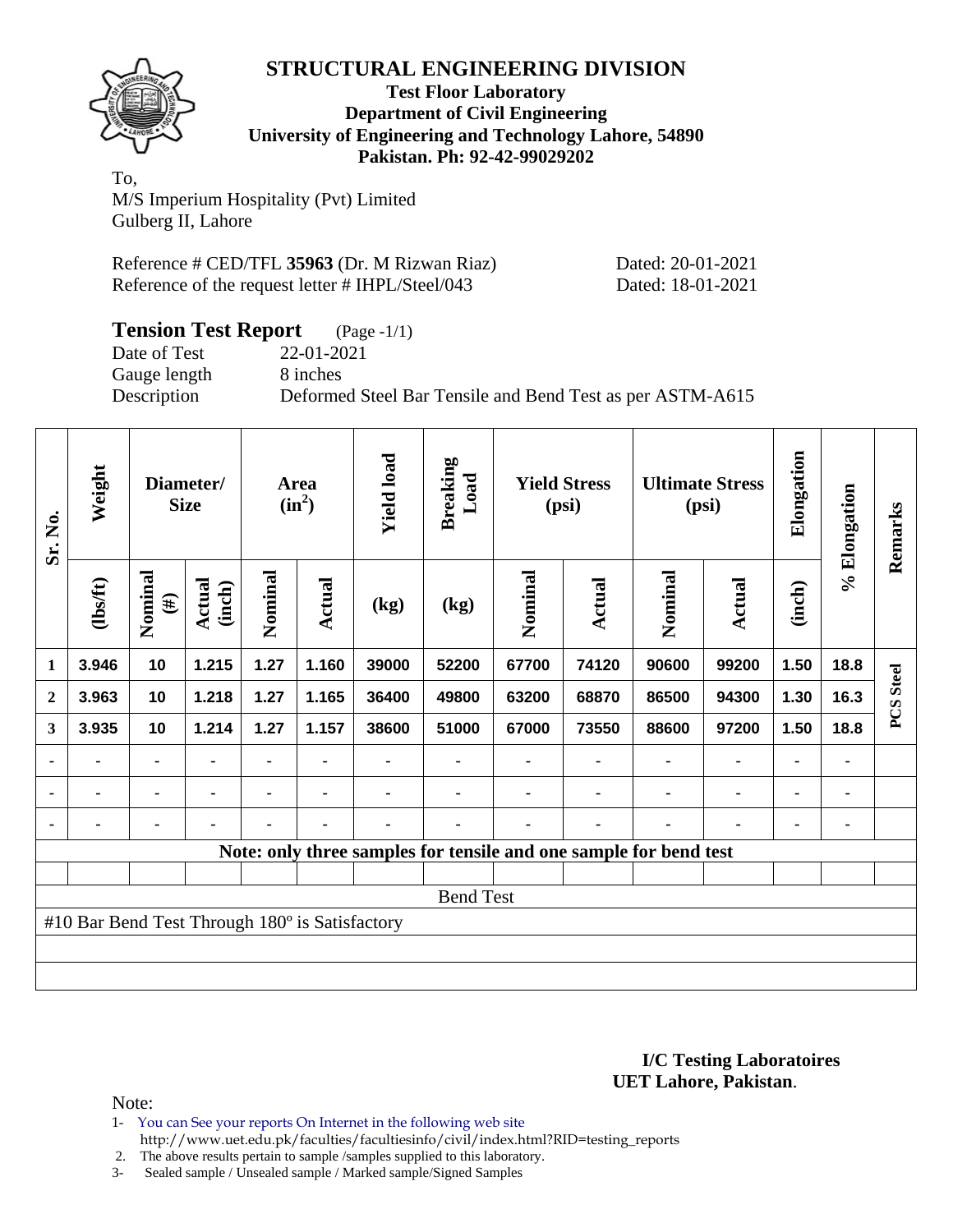

#### **Test Floor Laboratory Department of Civil Engineering University of Engineering and Technology Lahore, 54890 Pakistan. Ph: 92-42-99029202**

To, Resident Engineer / Team Leader Prime Engineering Consultancy Kallurkot Bridge Project Construction of 4 Lane Bridge over River Indus Connecting Kallur Kot with D.I Khan

| Reference # CED/TFL 35964 (Dr. M Rizwan Riaz)           | Dated: 21-01-2021 |
|---------------------------------------------------------|-------------------|
| Reference of the request letter # KK-DIK-BR-PJ/2021/230 | Dated: 21-01-2021 |

### **Tension Test Report** (Page – 1/3)

Date of Test 22-01-2021 Gauge length 640 mm Description Steel Strand Tensile Test as per ASTM A-416-94a

| Sr. No.        | <b>Nominal</b><br><b>Diameter</b> | <b>Nominal</b><br>Weight | <b>Measured</b><br>weight | <b>Yield strength</b><br>clause $(6.3)$ |                                  | clause $(6.2)$ | <b>Breaking</b><br>strength | Modulus of<br>Elasticity<br>Young's<br>$\mathbf{f}$ . | % Elongation | Remarks / Coil No. |
|----------------|-----------------------------------|--------------------------|---------------------------|-----------------------------------------|----------------------------------|----------------|-----------------------------|-------------------------------------------------------|--------------|--------------------|
|                | (mm)                              | (kg/km)                  | (kg/km)                   | (kg)                                    | (kN)                             | (kg)           | (kN)                        | GPa                                                   |              |                    |
| $\mathbf{1}$   | 12.70<br>(1/2")                   | 775.0                    | 782.0                     | 17400                                   | 170.69                           | 19800          | 194.24                      | 199                                                   | >3.50        | XX                 |
| $\overline{2}$ | 12.70<br>(1/2")                   | 775.0                    | 781.0                     | 18200                                   | 178.54                           | 19900          | 195.22                      | 199                                                   | >3.50        | XX                 |
|                | $\blacksquare$                    | $\blacksquare$           | ٠                         |                                         |                                  |                |                             | ۰                                                     |              |                    |
|                | $\blacksquare$                    | $\blacksquare$           | ٠                         |                                         |                                  |                |                             | ۰                                                     |              |                    |
|                | $\blacksquare$                    | ٠                        | ٠                         |                                         |                                  |                |                             |                                                       |              |                    |
|                | $\blacksquare$                    |                          |                           |                                         |                                  |                |                             |                                                       |              |                    |
|                |                                   |                          |                           |                                         | <b>Only two samples for Test</b> |                |                             |                                                       |              |                    |

Note:

1. Modulus of Elasticity is based on nominal steel area of the steel strand vide clause 13.3 of ASTM – A416a 2. Load versus percentage strain graphs are attached

> **I/C Testing Laboratoires UET Lahore, Pakistan**.

Note:

1- You can See your reports On Internet in the following web site http://www.uet.edu.pk/faculties/facultiesinfo/civil/index.html?RID=testing\_reports

2. The above results pertain to sample /samples supplied to this laboratory.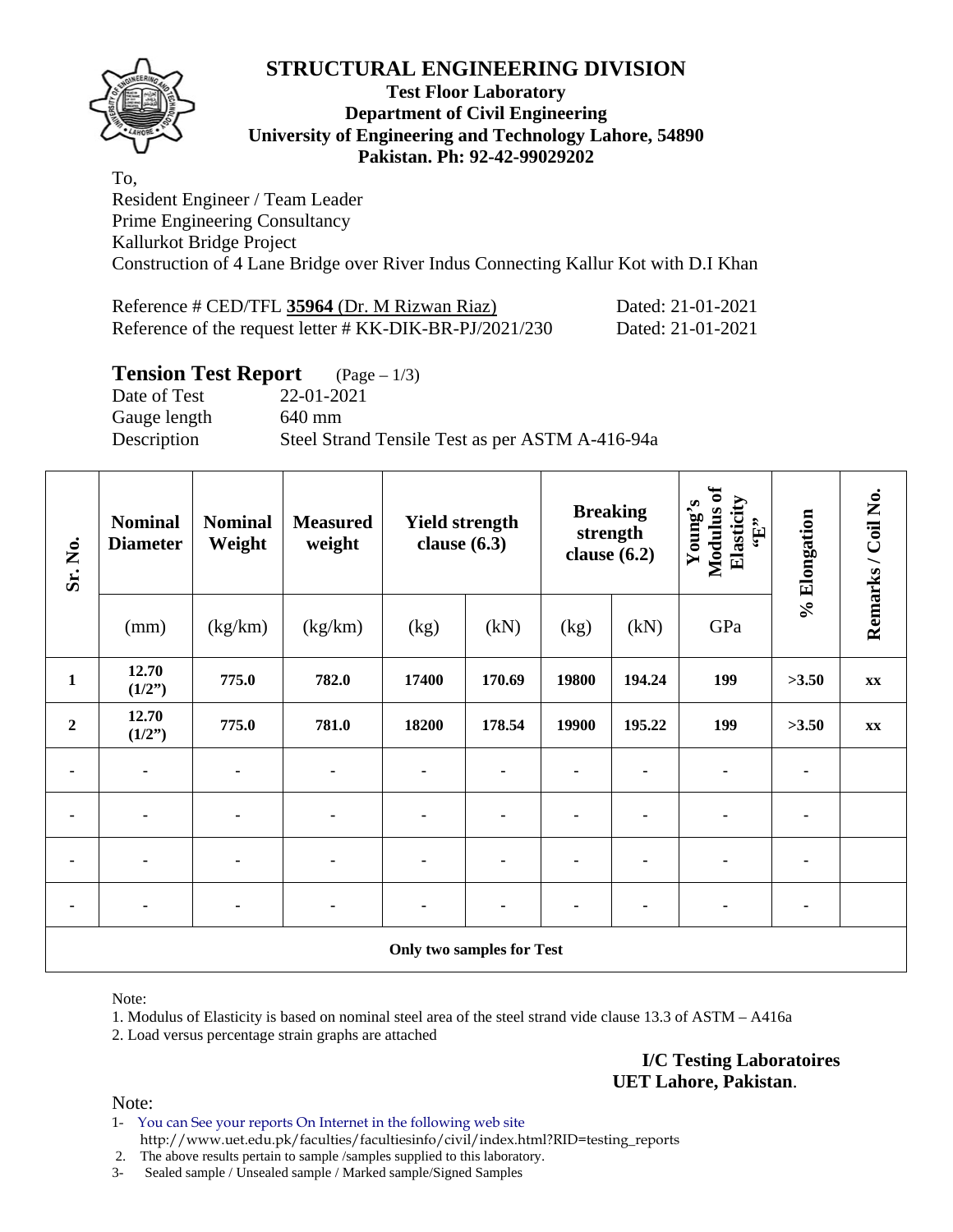#### **Test Floor Laboratory Department of Civil Engineering University of Engineering and Technology Lahore, 54890 Pakistan. Ph: 92-42-99029202**

To, Resident Engineer / Team Leader Prime Engineering Consultancy Kallurkot Bridge Project Construction of 4 Lane Bridge over River Indus Connecting Kallur Kot with D.I Khan

Reference # CED/TFL 35964 (Dr. M Rizwan Riaz) Dated: 21-01-2021 Reference of the request letter # KK-DIK-BR-PJ/2021/230 Dated: 21-01-2021

**Graph**  $(Page - 2/3)$ 



**I/C Testing Laboratoires UET Lahore, Pakistan**.

- 1- You can See your reports On Internet in the following web site http://www.uet.edu.pk/faculties/facultiesinfo/civil/index.html?RID=testing\_reports
- 2. The above results pertain to sample /samples supplied to this laboratory.
- 3- Sealed sample / Unsealed sample / Marked sample/Signed Samples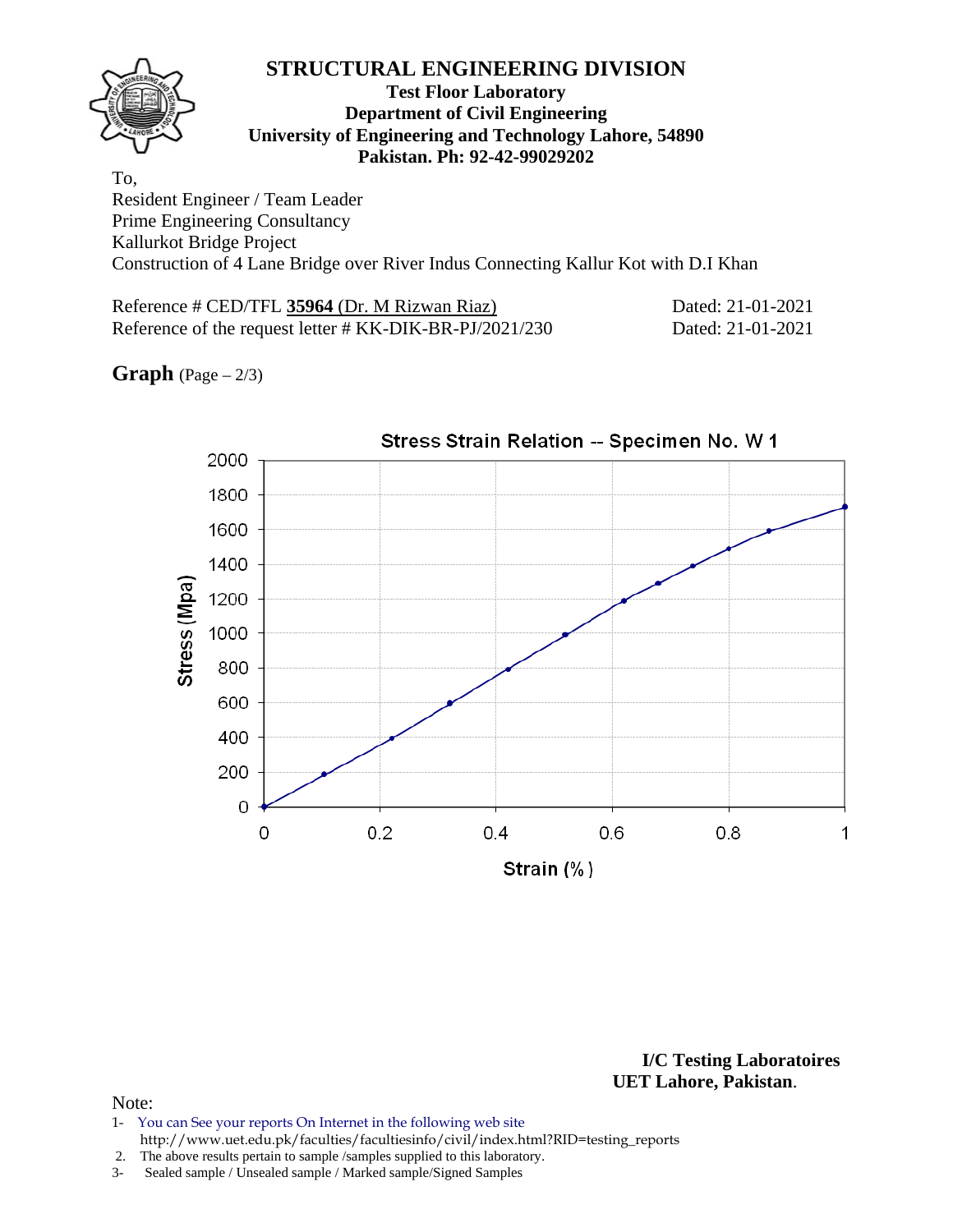#### **Test Floor Laboratory Department of Civil Engineering University of Engineering and Technology Lahore, 54890 Pakistan. Ph: 92-42-99029202**

To, Resident Engineer / Team Leader Prime Engineering Consultancy Kallurkot Bridge Project Construction of 4 Lane Bridge over River Indus Connecting Kallur Kot with D.I Khan

Reference # CED/TFL 35964 (Dr. M Rizwan Riaz) Dated: 21-01-2021 Reference of the request letter # KK-DIK-BR-PJ/2021/230 Dated: 21-01-2021

**Graph** (Page – 3/3)



**I/C Testing Laboratoires UET Lahore, Pakistan**.

- 1- You can See your reports On Internet in the following web site http://www.uet.edu.pk/faculties/facultiesinfo/civil/index.html?RID=testing\_reports
- 2. The above results pertain to sample /samples supplied to this laboratory.
- 3- Sealed sample / Unsealed sample / Marked sample/Signed Samples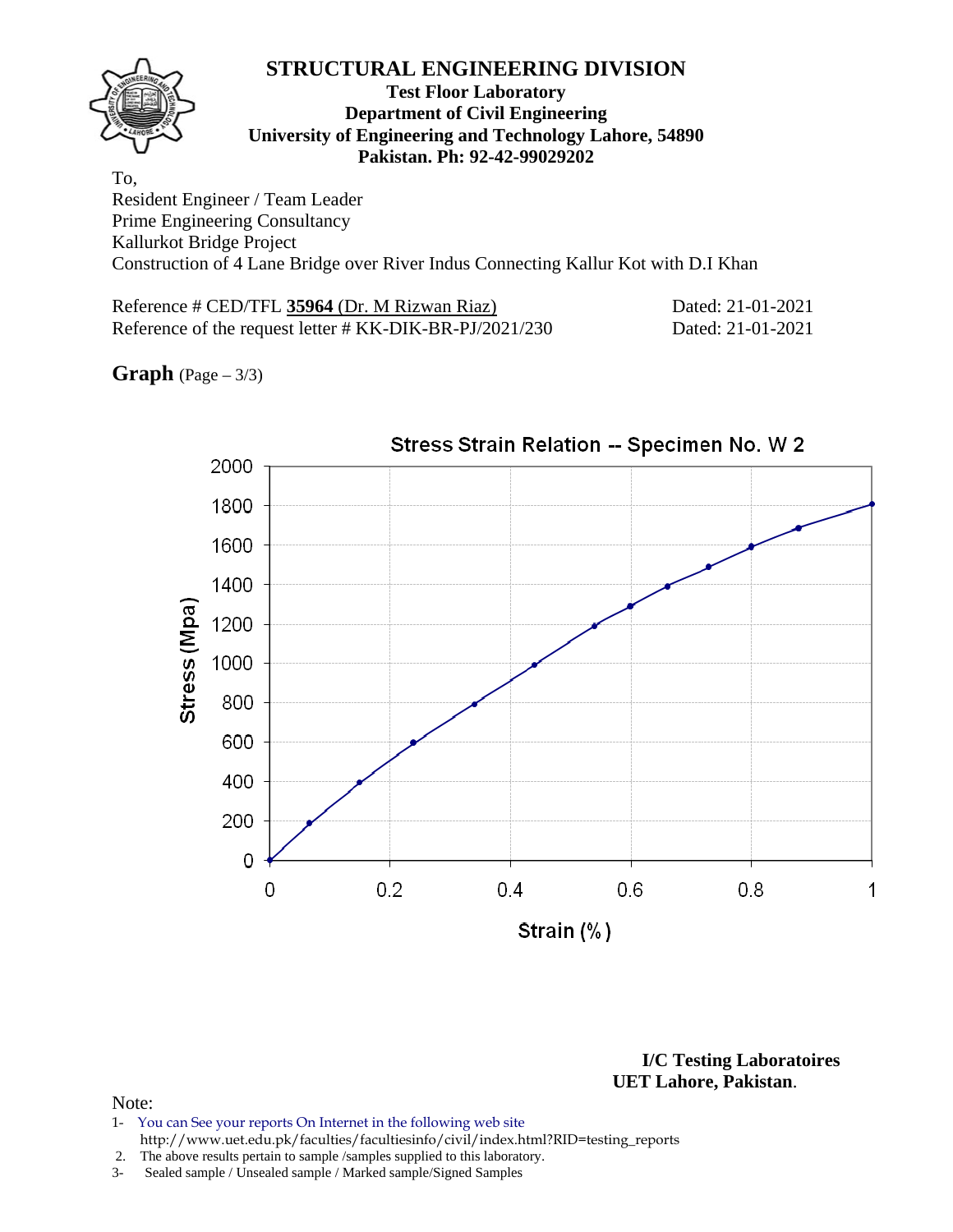

#### **Test Floor Laboratory Department of Civil Engineering University of Engineering and Technology Lahore, 54890 Pakistan. Ph: 92-42-99029202**

To,

Assistant Executive Engineer-II CCD, Pak. PWD. Gujranwala (Enhancement & Expansion of Building Infrastructure of NHMP Training College Sheikhupura, Phase-I)(Sh: Establishment of Trainees Hostel)

Reference # CED/TFL **35968** (Dr. M Rizwan Riaz) Dated: 21-01-2021 Reference of the request letter # AEE-II/CCD/GA/Work/NHMP/P-I/Lab/18Dated: 19-01-2021

## **Tension Test Report** (Page -1/1)

Date of Test 22-01-2021 Gauge length 8 inches

Description Deformed Steel Bar Tensile and Bend Test as per ASTM-A615

| Sr. No.        | Weight                                        |                   | Diameter/<br><b>Size</b> |         | Area<br>$(in^2)$ | <b>Yield load</b> | <b>Breaking</b><br>Load |         | <b>Yield Stress</b><br>(psi)                                    |         | <b>Ultimate Stress</b><br>(psi) | Elongation | % Elongation   | Remarks                  |
|----------------|-----------------------------------------------|-------------------|--------------------------|---------|------------------|-------------------|-------------------------|---------|-----------------------------------------------------------------|---------|---------------------------------|------------|----------------|--------------------------|
|                | $\frac{2}{10}$                                | Nominal<br>$(\#)$ | Actual<br>(inch)         | Nominal | Actual           | (kg)              | (kg)                    | Nominal | <b>Actual</b>                                                   | Nominal | Actual                          | (inch)     |                |                          |
| $\mathbf{1}$   | 0.376                                         | $\mathbf{3}$      | 0.375                    | 0.11    | 0.110            | 3100              | 4700                    | 62200   | 61900                                                           | 94200   | 93900                           | 1.50       | 18.8           |                          |
| $\mathbf{2}$   | 0.384                                         | $\mathbf 3$       | 0.379                    | 0.11    | 0.113            | 3100              | 4700                    | 62200   | 60530                                                           | 94200   | 91800                           | 1.40       | 17.5           | Premium<br><b>Batala</b> |
| $\blacksquare$ |                                               | $\blacksquare$    |                          | -       |                  |                   |                         |         |                                                                 |         | ٠                               |            |                |                          |
|                | $\blacksquare$                                |                   |                          |         |                  |                   |                         |         |                                                                 |         | $\blacksquare$                  |            | ٠              |                          |
|                |                                               |                   |                          |         |                  |                   |                         |         |                                                                 |         |                                 |            | $\blacksquare$ |                          |
| ٠              |                                               |                   |                          |         |                  |                   |                         |         |                                                                 |         |                                 |            | ٠              |                          |
|                |                                               |                   |                          |         |                  |                   |                         |         | Note: only two samples for tensile and one sample for bend test |         |                                 |            |                |                          |
|                |                                               |                   |                          |         |                  |                   |                         |         |                                                                 |         |                                 |            |                |                          |
|                |                                               |                   |                          |         |                  |                   | <b>Bend Test</b>        |         |                                                                 |         |                                 |            |                |                          |
|                | #3 Bar Bend Test Through 180° is Satisfactory |                   |                          |         |                  |                   |                         |         |                                                                 |         |                                 |            |                |                          |
|                |                                               |                   |                          |         |                  |                   |                         |         |                                                                 |         |                                 |            |                |                          |
|                |                                               |                   |                          |         |                  |                   |                         |         |                                                                 |         |                                 |            |                |                          |

**I/C Testing Laboratoires UET Lahore, Pakistan**.

- 1- You can See your reports On Internet in the following web site http://www.uet.edu.pk/faculties/facultiesinfo/civil/index.html?RID=testing\_reports
- 2. The above results pertain to sample /samples supplied to this laboratory.
- 3- Sealed sample / Unsealed sample / Marked sample/Signed Samples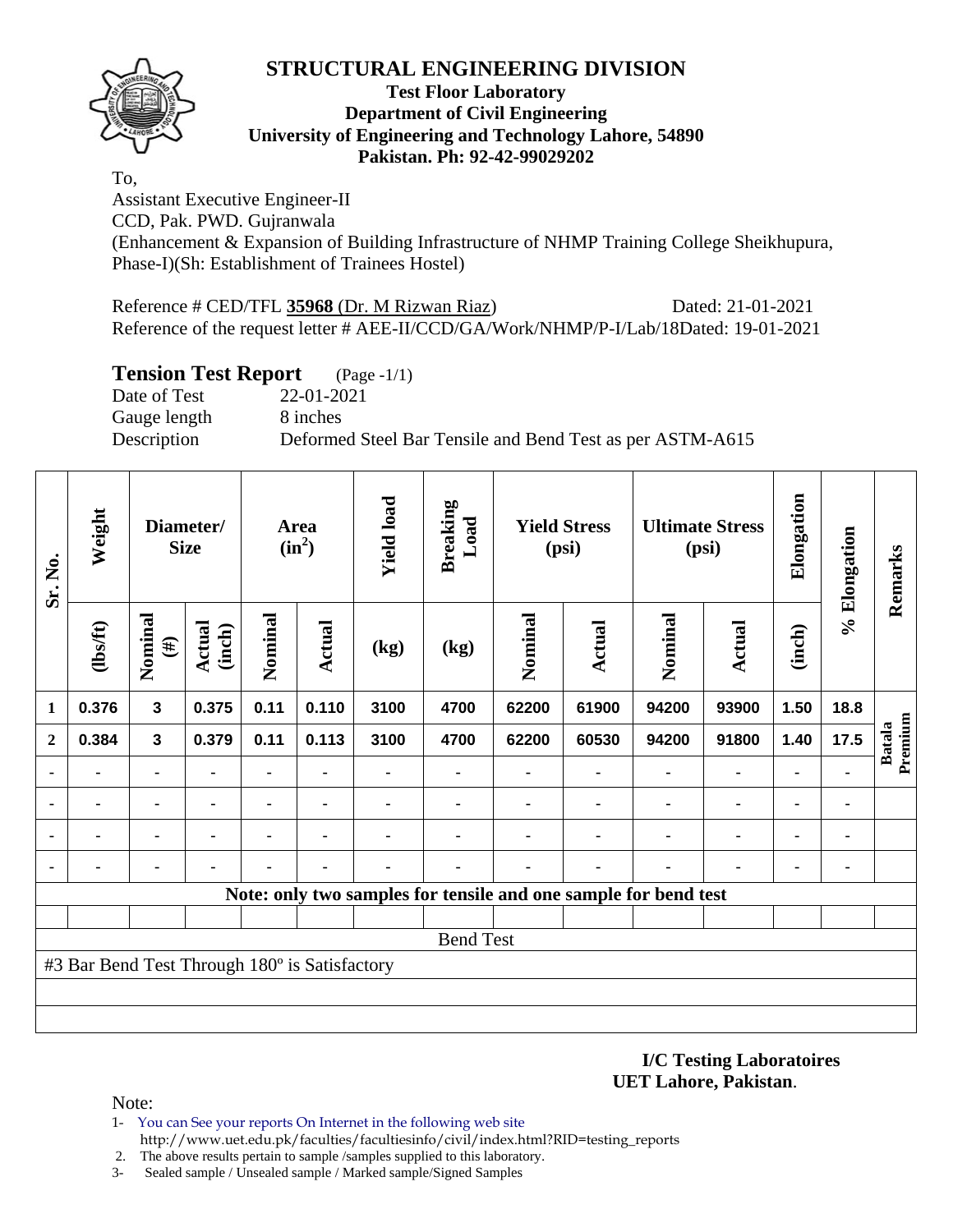

#### **Test Floor Laboratory Department of Civil Engineering University of Engineering and Technology Lahore, 54890 Pakistan. Ph: 92-42-99029202**

To, GM Professional Construction Services (Pvt.) Ltd ABL Valencia Town Lahore

Reference # CED/TFL **35969** (Dr. M Rizwan Riaz) Dated: 21-01-2021 Reference of the request letter # PCS/2021/Eng-07 Dated: 21-01-2021

## **Tension Test Report** (Page -1/1)

Gauge length 8 inches

Date of Test 22-01-2021 Description Deformed Steel Bar Tensile Test as per ASTM-A615

| Sr. No.        | Weight         |                   | Diameter/<br><b>Size</b> |                | Area<br>$(in^2)$ | <b>Yield load</b> | <b>Breaking</b><br>Load                 |         | <b>Yield Stress</b><br>(psi) |                | <b>Ultimate Stress</b><br>(psi) | Elongation     | % Elongation | Remarks |
|----------------|----------------|-------------------|--------------------------|----------------|------------------|-------------------|-----------------------------------------|---------|------------------------------|----------------|---------------------------------|----------------|--------------|---------|
|                | $\frac{2}{10}$ | Nominal<br>$(\#)$ | <b>Actual</b><br>(inch)  | Nominal        | Actual           | (kg)              | (kg)                                    | Nominal | <b>Actual</b>                | Nominal        | <b>Actual</b>                   | (inch)         |              |         |
| $\mathbf{1}$   | 0.384          | $\mathbf{3}$      | 0.379                    | 0.11           | 0.113            | 3700              | 5000                                    | 74200   | 72250                        | 100200         | 97700                           | 0.90           | 11.3         |         |
| $\overline{2}$ | 0.384          | 3                 | 0.379                    | 0.11           | 0.113            | 3600              | 4700                                    | 72200   | 70390                        | 94200          | 91900                           | 1.00           | 12.5         |         |
| $\blacksquare$ | -              | $\blacksquare$    | ٠                        | $\blacksquare$ | $\blacksquare$   |                   | ٠                                       |         | $\blacksquare$               | $\blacksquare$ | ۰                               | $\blacksquare$ | ٠            |         |
| $\blacksquare$ |                | $\blacksquare$    |                          | $\blacksquare$ | $\blacksquare$   |                   | $\blacksquare$                          |         |                              | $\blacksquare$ | ۰                               | ۰              | ٠            |         |
| ٠              | $\blacksquare$ |                   |                          | $\blacksquare$ | $\blacksquare$   | ۰                 | $\blacksquare$                          |         | ٠                            | $\blacksquare$ | ۰                               | ۰              | ۰            |         |
| $\blacksquare$ |                |                   | $\blacksquare$           | ٠              | $\blacksquare$   | ۰                 | ۰                                       |         | ٠                            | $\blacksquare$ | ۰                               | ۰              | ۰            |         |
|                |                |                   |                          |                |                  |                   | Note: only two samples for tensile test |         |                              |                |                                 |                |              |         |
|                |                |                   |                          |                |                  |                   |                                         |         |                              |                |                                 |                |              |         |
|                |                |                   |                          |                |                  |                   | <b>Bend Test</b>                        |         |                              |                |                                 |                |              |         |
|                |                |                   |                          |                |                  |                   |                                         |         |                              |                |                                 |                |              |         |
|                |                |                   |                          |                |                  |                   |                                         |         |                              |                |                                 |                |              |         |
|                |                |                   |                          |                |                  |                   |                                         |         |                              |                |                                 |                |              |         |

**I/C Testing Laboratoires UET Lahore, Pakistan**.

Note:

1- You can See your reports On Internet in the following web site

http://www.uet.edu.pk/faculties/facultiesinfo/civil/index.html?RID=testing\_reports

2. The above results pertain to sample /samples supplied to this laboratory.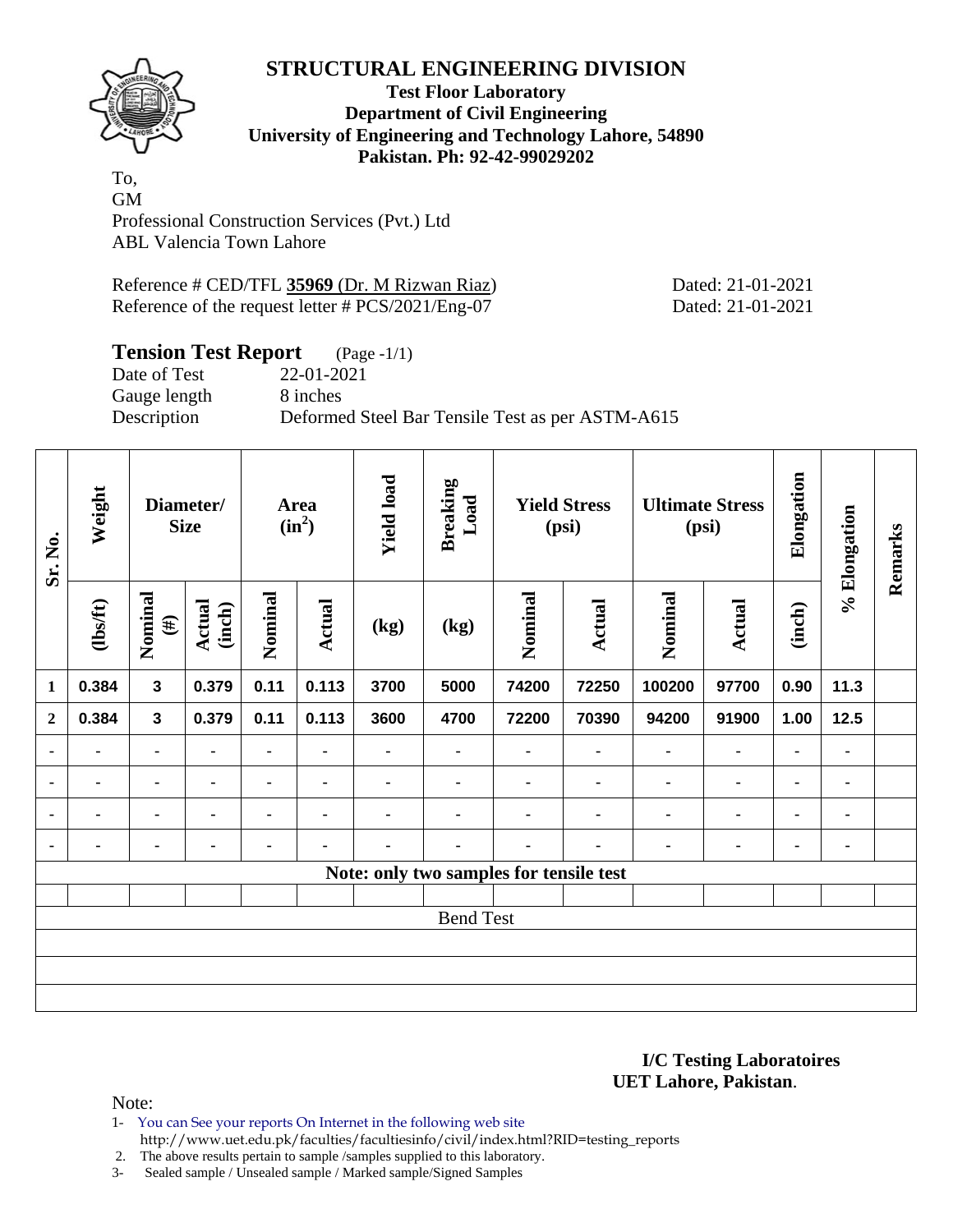

#### **Test Floor Laboratory Department of Civil Engineering University of Engineering and Technology Lahore, 54890 Pakistan. Ph: 92-42-99029202**

To, Resident Engineer NESPAK Establishment of U.E.T Lahore Sub Campus at Narowal – Construction of Electrical and Mechanical Department (Balance Works) Reference # CED/TFL **35970** (Dr. M Rizwan Riaz) Dated: 21-01-2021 Reference of the request letter # 3863/13/SYA/Labtsting/253 Dated: 20-01-2021

# **Tension Test Report** (Page -1/1)

Date of Test 22-01-2021 Gauge length 8 inches

Description Deformed Steel Bar Tensile and Bend Test as per ASTM-A615

| Sr. No.        | Weight                                        |                         | Diameter/<br><b>Size</b> |         | <b>Area</b><br>$(in^2)$ | <b>Yield load</b> | <b>Breaking</b><br>Load |         | <b>Yield Stress</b><br>(psi) |                                                                 | <b>Ultimate Stress</b><br>(psi) | Elongation     | % Elongation | Remarks |
|----------------|-----------------------------------------------|-------------------------|--------------------------|---------|-------------------------|-------------------|-------------------------|---------|------------------------------|-----------------------------------------------------------------|---------------------------------|----------------|--------------|---------|
|                | $\frac{2}{10}$                                | Nominal<br>$(\#)$       | <b>Actual</b><br>(inch)  | Nominal | <b>Actual</b>           | (kg)              | (kg)                    | Nominal | Actual                       | Nominal                                                         | Actual                          | (inch)         |              |         |
| $\mathbf{1}$   | 0.380                                         | $\overline{\mathbf{3}}$ | 0.377                    | 0.11    | 0.112                   | 4100              | 5500                    | 82200   | 80810                        | 110200                                                          | 108500                          | 0.80           | 10.0         |         |
| $\mathbf{2}$   | 0.379                                         | 3                       | 0.376                    | 0.11    | 0.111                   | 4100              | 5100                    | 82200   | 81180                        | 102200                                                          | 101000                          | 0.80           | 10.0         |         |
| ٠              |                                               | $\blacksquare$          |                          |         |                         |                   |                         |         |                              |                                                                 |                                 |                |              |         |
| $\blacksquare$ | ٠                                             | ٠                       | $\blacksquare$           | ۰       | $\blacksquare$          |                   |                         |         | $\blacksquare$               |                                                                 | ٠                               | $\blacksquare$ | ٠            |         |
| $\blacksquare$ |                                               | ۰                       | $\blacksquare$           |         |                         |                   |                         |         |                              |                                                                 | ٠                               | $\blacksquare$ | ۰            |         |
|                |                                               | ۰                       | ٠                        | ۰       | $\blacksquare$          | ۰                 |                         |         | ۰                            |                                                                 | ٠                               | $\blacksquare$ | ٠            |         |
|                |                                               |                         |                          |         |                         |                   |                         |         |                              | Note: only two samples for tensile and one sample for bend test |                                 |                |              |         |
|                |                                               |                         |                          |         |                         |                   |                         |         |                              |                                                                 |                                 |                |              |         |
|                |                                               |                         |                          |         |                         |                   | <b>Bend Test</b>        |         |                              |                                                                 |                                 |                |              |         |
|                | #3 Bar Bend Test Through 180° is Satisfactory |                         |                          |         |                         |                   |                         |         |                              |                                                                 |                                 |                |              |         |
|                |                                               |                         |                          |         |                         |                   |                         |         |                              |                                                                 |                                 |                |              |         |
|                |                                               |                         |                          |         |                         |                   |                         |         |                              |                                                                 |                                 |                |              |         |

**I/C Testing Laboratoires UET Lahore, Pakistan**.

Note:

1- You can See your reports On Internet in the following web site http://www.uet.edu.pk/faculties/facultiesinfo/civil/index.html?RID=testing\_reports

2. The above results pertain to sample /samples supplied to this laboratory.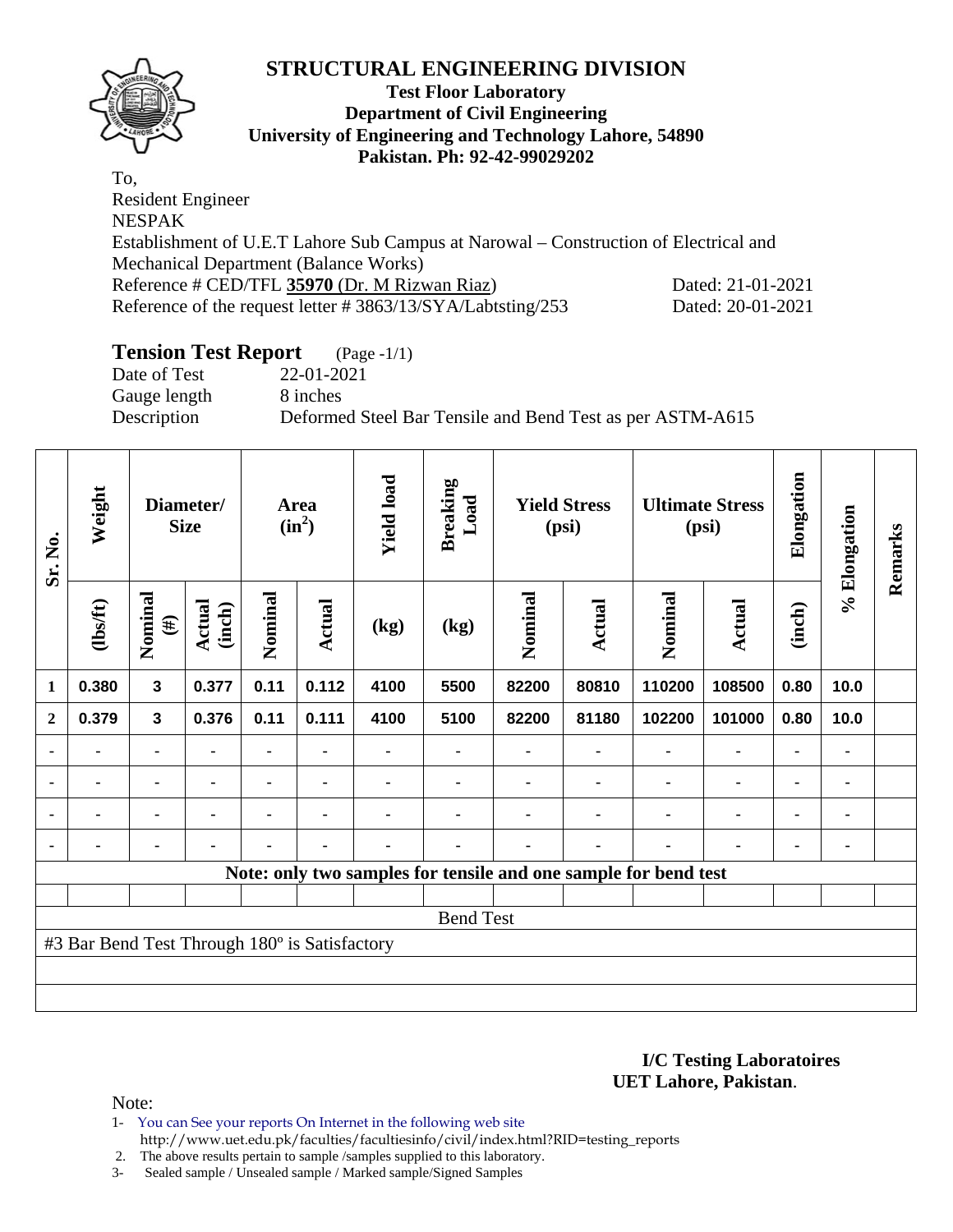

#### **Test Floor Laboratory Department of Civil Engineering University of Engineering and Technology Lahore, 54890 Pakistan. Ph: 92-42-99029202**

To, M/S Top Con (Private) Limited Lahore (Construction of Fabric Gowon at Kohinoor Mill)

Reference # CED/TFL **35972** (Dr. M Rizwan Riaz) Dated: 21-01-2021 Reference of the request letter # TCL 102/2021 Dated: 21-01-2021

## **Tension Test Report** (Page -1/1)

Date of Test 22-01-2021 Gauge length 8 inches

Description Deformed Steel Bar Tensile and Bend Test as per ASTM-A615

| Sr. No.        | Weight   |                | Diameter/<br><b>Size</b><br>(inch) |         | Area<br>$(in^2)$ | <b>Yield load</b>                                   | <b>Breaking</b><br>Load                                         |         | <b>Yield Stress</b><br>(psi) |                | <b>Ultimate Stress</b><br>(psi) | Elongation     | % Elongation   | Remarks |
|----------------|----------|----------------|------------------------------------|---------|------------------|-----------------------------------------------------|-----------------------------------------------------------------|---------|------------------------------|----------------|---------------------------------|----------------|----------------|---------|
|                | (lbs/ft) | Nominal        | <b>Actual</b>                      | Nominal | Actual           | (kg)                                                | (kg)                                                            | Nominal | Actual                       | Nominal        | <b>Actual</b>                   | (inch)         |                |         |
| 1              | 0.378    | 3/8            | 0.376                              | 0.11    | 0.111            | 3500                                                | 4600                                                            | 70200   | 69380                        | 92200          | 91200                           | 0.90           | 11.3           |         |
| $\overline{2}$ | 0.374    | 3/8            | 0.374                              | 0.11    | 0.110            | 3600                                                | 4700                                                            | 72200   | 72120                        | 94200          | 94200                           | 0.90           | 11.3           |         |
| $\blacksquare$ | ۰        | ۰              |                                    |         |                  |                                                     |                                                                 |         | $\blacksquare$               | $\blacksquare$ | ۰                               | ۰              |                |         |
| $\blacksquare$ | -        |                |                                    |         | $\blacksquare$   |                                                     |                                                                 |         | $\blacksquare$               | $\blacksquare$ | $\blacksquare$                  | ۰              | $\blacksquare$ |         |
| ٠              | ۰        |                |                                    |         | $\blacksquare$   |                                                     |                                                                 |         |                              | $\blacksquare$ | ۰                               | ۰              |                |         |
|                |          | $\blacksquare$ |                                    |         | $\blacksquare$   |                                                     |                                                                 |         | $\blacksquare$               |                | $\blacksquare$                  | $\blacksquare$ |                |         |
|                |          |                |                                    |         |                  |                                                     | Note: only two samples for tensile and one sample for bend test |         |                              |                |                                 |                |                |         |
|                |          |                |                                    |         |                  |                                                     |                                                                 |         |                              |                |                                 |                |                |         |
|                |          |                |                                    |         |                  |                                                     | <b>Bend Test</b>                                                |         |                              |                |                                 |                |                |         |
|                |          |                |                                    |         |                  | 3/8" Dia Bar Bend Test Through 180° is Satisfactory |                                                                 |         |                              |                |                                 |                |                |         |
|                |          |                |                                    |         |                  |                                                     |                                                                 |         |                              |                |                                 |                |                |         |
|                |          |                |                                    |         |                  |                                                     |                                                                 |         |                              |                |                                 |                |                |         |

#### **I/C Testing Laboratoires UET Lahore, Pakistan**.

- 1- You can See your reports On Internet in the following web site http://www.uet.edu.pk/faculties/facultiesinfo/civil/index.html?RID=testing\_reports
- 2. The above results pertain to sample /samples supplied to this laboratory.
- 3- Sealed sample / Unsealed sample / Marked sample/Signed Samples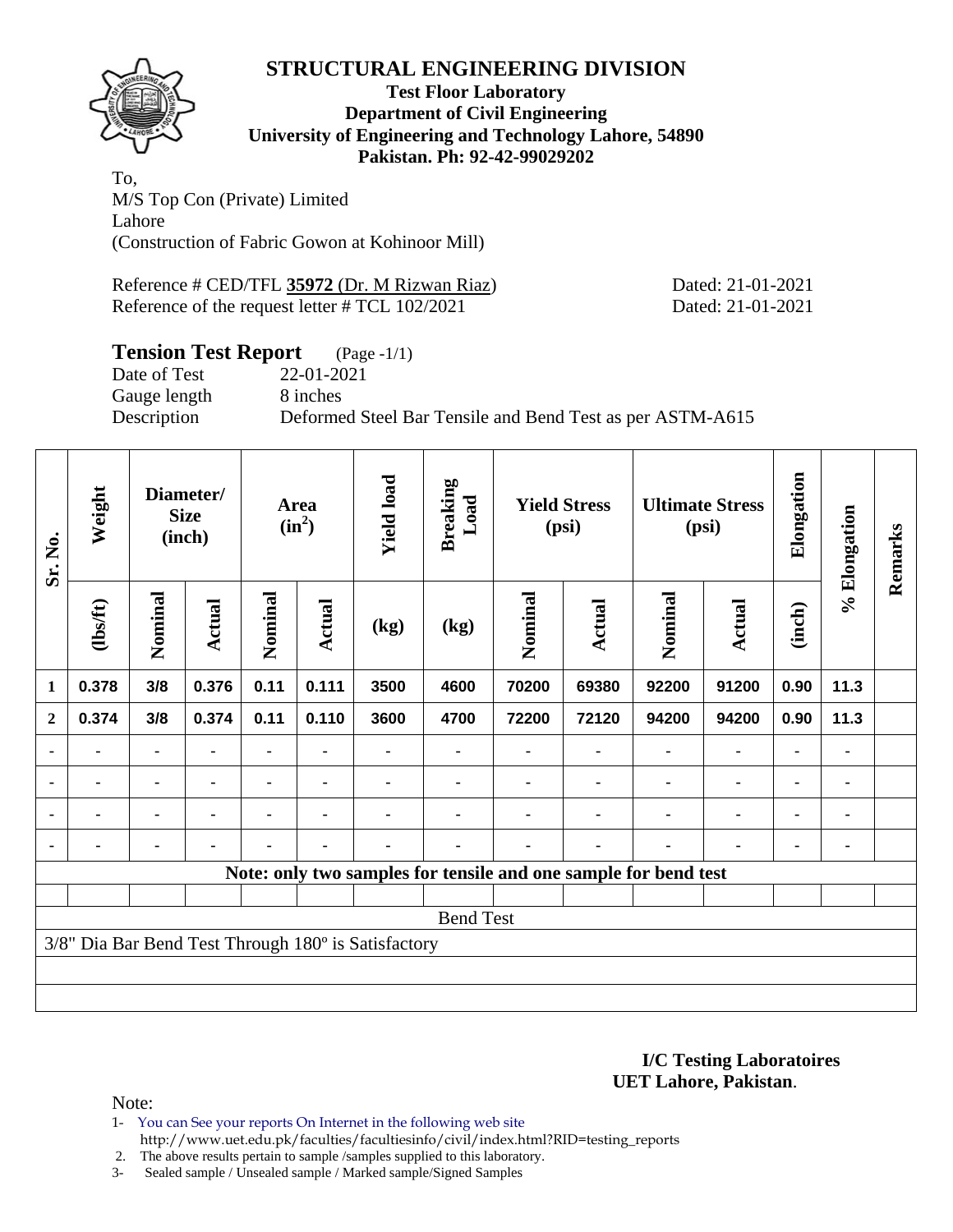

#### **Test Floor Laboratory Department of Civil Engineering University of Engineering and Technology Lahore, 54890 Pakistan. Ph: 92-42-99029202**

To, Construction Manager NESPAK Establishment of Punjab Local Government Academy Building - Lahore

Reference # CED/TFL **35973** (Dr. M Rizwan Riaz) Dated: 21-01-2021 Reference of the request letter # 3976/13/MHK/01/187 Dated: 19-01-2021

## **Tension Test Report** (Page -1/2)

Date of Test 22-01-2021 Gauge length 8 inches

Description Deformed Steel Bar Tensile and Bend Test as per ASTM-A615

| Sr. No.        | Weight                                        |                         | Diameter/<br><b>Size</b> |                | <b>Area</b><br>$(in^2)$ | <b>Yield load</b> | <b>Breaking</b><br>Load                                        |         | <b>Yield Stress</b><br>(psi) |                | <b>Ultimate Stress</b><br>(psi) | Elongation     | % Elongation | Remarks |
|----------------|-----------------------------------------------|-------------------------|--------------------------|----------------|-------------------------|-------------------|----------------------------------------------------------------|---------|------------------------------|----------------|---------------------------------|----------------|--------------|---------|
|                | $\frac{2}{10}$                                | Nominal<br>$(\#)$       | Actual<br>(inch)         | Nominal        | Actual                  | (kg)              | (kg)                                                           | Nominal | <b>Actual</b>                | Nominal        | <b>Actual</b>                   | (inch)         |              |         |
| $\mathbf{1}$   | 0.366                                         | $\overline{\mathbf{3}}$ | 0.370                    | 0.11           | 0.108                   | 3800              | 4700                                                           | 76200   | 77810                        | 94200          | 96300                           | 0.90           | 11.3         |         |
|                | $\blacksquare$                                | $\blacksquare$          | $\blacksquare$           | ä,             | $\blacksquare$          |                   |                                                                |         | $\blacksquare$               | $\blacksquare$ | ۰                               | $\blacksquare$ |              |         |
|                |                                               | ۰                       |                          |                |                         |                   |                                                                |         |                              | ٠              | $\blacksquare$                  | ٠              |              |         |
| $\blacksquare$ | $\blacksquare$                                |                         |                          |                |                         |                   |                                                                |         |                              |                | $\blacksquare$                  | $\blacksquare$ |              |         |
| $\blacksquare$ |                                               | $\blacksquare$          | $\blacksquare$           | $\blacksquare$ |                         |                   |                                                                |         | $\blacksquare$               | ٠              | ۰                               | ۰              | ٠            |         |
| $\blacksquare$ | $\blacksquare$                                | $\blacksquare$          | ٠                        |                | ٠                       |                   |                                                                |         | $\blacksquare$               | ٠              | $\blacksquare$                  | ۰              |              |         |
|                |                                               |                         |                          |                |                         |                   | Note: only one sample for tensile and one sample for bend test |         |                              |                |                                 |                |              |         |
|                |                                               |                         |                          |                |                         |                   |                                                                |         |                              |                |                                 |                |              |         |
|                |                                               |                         |                          |                |                         |                   | <b>Bend Test</b>                                               |         |                              |                |                                 |                |              |         |
|                | #3 Bar Bend Test Through 180° is Satisfactory |                         |                          |                |                         |                   |                                                                |         |                              |                |                                 |                |              |         |
|                |                                               |                         |                          |                |                         |                   |                                                                |         |                              |                |                                 |                |              |         |
|                |                                               |                         |                          |                |                         |                   |                                                                |         |                              |                |                                 |                |              |         |

**I/C Testing Laboratoires UET Lahore, Pakistan**.

Note:

1- You can See your reports On Internet in the following web site http://www.uet.edu.pk/faculties/facultiesinfo/civil/index.html?RID=testing\_reports

2. The above results pertain to sample /samples supplied to this laboratory.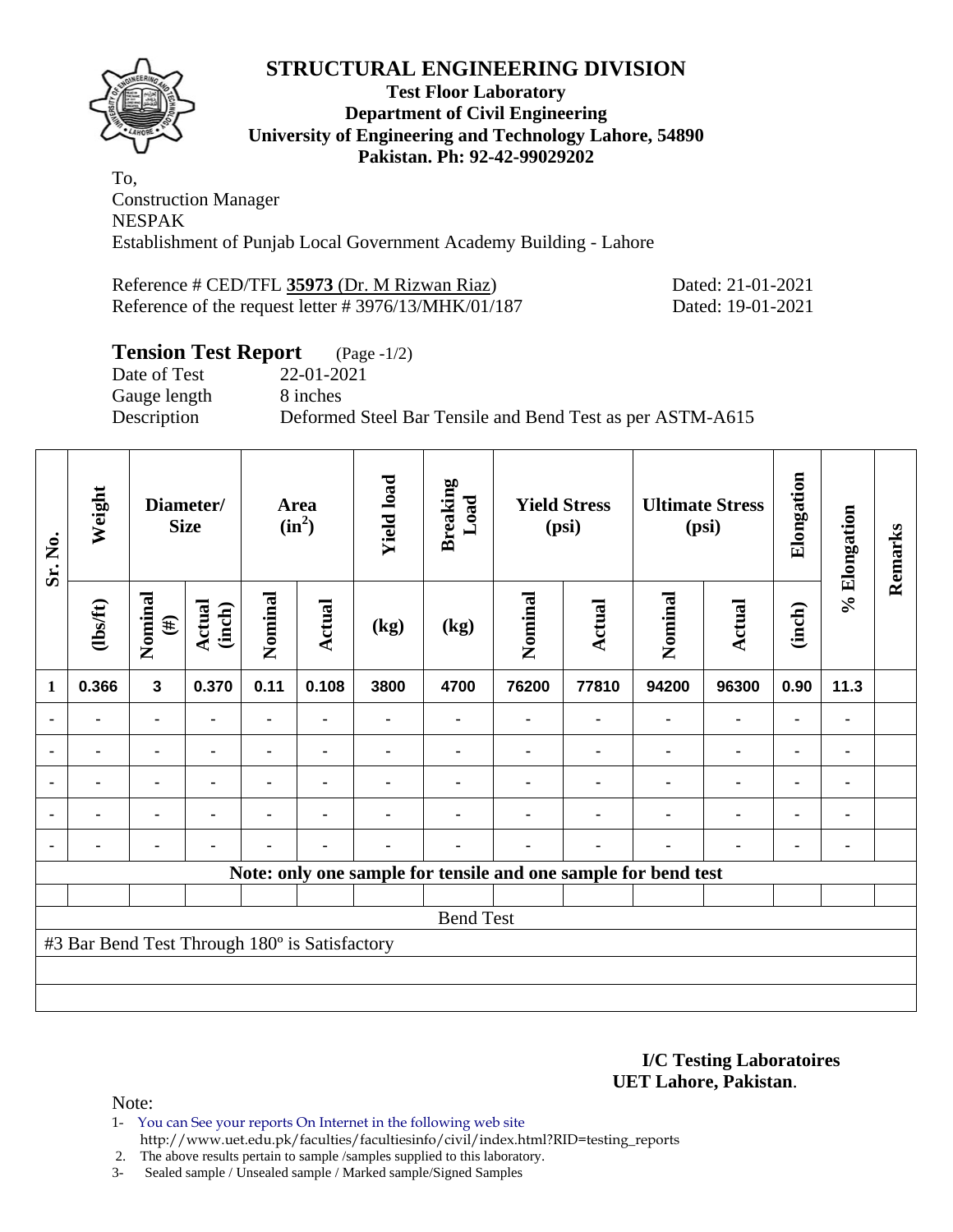

#### **Test Floor Laboratory Department of Civil Engineering University of Engineering and Technology Lahore, 54890 Pakistan. Ph: 92-42-99029202**

To, Construction Manager NESPAK Establishment of Punjab Local Government Academy Building - Lahore

Reference # CED/TFL **35973** (Dr. M Rizwan Riaz) Dated: 21-01-2021 Reference of the request letter # 3976/13/MHK/01/189 Dated: 19-01-2021

## **Tension Test Report** (Page -2/2)

Date of Test 22-01-2021 Gauge length 8 inches

Description Deformed Steel Bar Tensile and Bend Test as per ASTM-A615

| Sr. No.        | Weight                                         |                   | Diameter/<br><b>Size</b> |         | <b>Area</b><br>$(in^2)$ | <b>Yield load</b> | <b>Breaking</b><br>Load |                                                                | <b>Yield Stress</b><br>(psi) |                | <b>Ultimate Stress</b><br>(psi) | Elongation     | % Elongation | Remarks |
|----------------|------------------------------------------------|-------------------|--------------------------|---------|-------------------------|-------------------|-------------------------|----------------------------------------------------------------|------------------------------|----------------|---------------------------------|----------------|--------------|---------|
|                | $\frac{2}{10}$                                 | Nominal<br>$(\#)$ | Actual<br>(inch)         | Nominal | <b>Actual</b>           | (kg)              | (kg)                    | Nominal                                                        | <b>Actual</b>                | Nominal        | <b>Actual</b>                   | (inch)         |              |         |
| $\mathbf{1}$   | 4.229                                          | 10                | 1.258                    | 1.27    | 1.243                   | 45400             | 57000                   | 78800                                                          | 80500                        | 99000          | 101100                          | 1.50           | 18.8         |         |
|                | $\blacksquare$                                 | $\blacksquare$    | $\blacksquare$           | -       |                         |                   |                         |                                                                |                              | $\blacksquare$ | $\blacksquare$                  | $\blacksquare$ |              |         |
| ٠              |                                                | ۰                 |                          |         |                         |                   |                         |                                                                |                              |                | ۰                               | ٠              |              |         |
| $\blacksquare$ | $\blacksquare$                                 | $\blacksquare$    | $\blacksquare$           |         | $\blacksquare$          |                   |                         |                                                                |                              | ٠              | $\blacksquare$                  | ۰              |              |         |
|                |                                                | ۰                 | $\blacksquare$           | -       | ٠                       |                   |                         |                                                                |                              | ٠              | ۰                               | ٠              |              |         |
|                | ۰                                              |                   | $\blacksquare$           | -       | $\blacksquare$          | ۰                 |                         |                                                                | $\blacksquare$               | ٠              | ۰                               | ۰              |              |         |
|                |                                                |                   |                          |         |                         |                   |                         | Note: only one sample for tensile and one sample for bend test |                              |                |                                 |                |              |         |
|                |                                                |                   |                          |         |                         |                   |                         |                                                                |                              |                |                                 |                |              |         |
|                |                                                |                   |                          |         |                         |                   | <b>Bend Test</b>        |                                                                |                              |                |                                 |                |              |         |
|                | #10 Bar Bend Test Through 180° is Satisfactory |                   |                          |         |                         |                   |                         |                                                                |                              |                |                                 |                |              |         |
|                |                                                |                   |                          |         |                         |                   |                         |                                                                |                              |                |                                 |                |              |         |
|                |                                                |                   |                          |         |                         |                   |                         |                                                                |                              |                |                                 |                |              |         |

**I/C Testing Laboratoires UET Lahore, Pakistan**.

Note:

1- You can See your reports On Internet in the following web site http://www.uet.edu.pk/faculties/facultiesinfo/civil/index.html?RID=testing\_reports

2. The above results pertain to sample /samples supplied to this laboratory.